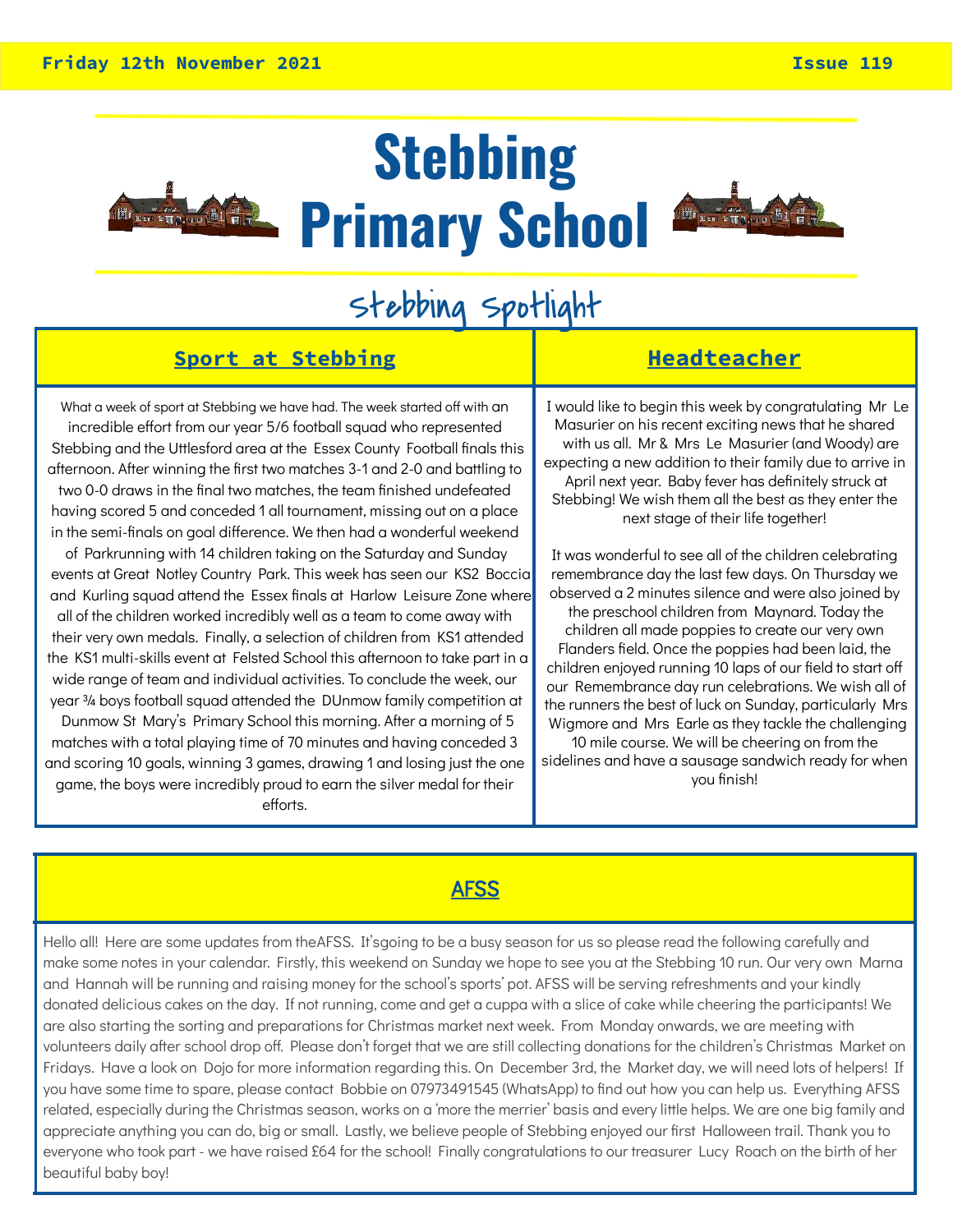### Awards

|                    | <b>Friday 5th November</b>                                    | Friday 12th November                     |
|--------------------|---------------------------------------------------------------|------------------------------------------|
| <b>Wrens</b>       | Charlie Barbrook & Archie Guilfoyle                           | Ethan Bond & Louie Gormer                |
| Robins             | Clara Bean & Fred Zelley                                      | Dexter Lodge & Millie Patch              |
| Kingfishers        | Neve Challis & Nathaniel Bota                                 | Louis Shaddock & Archie Philp            |
| <b>Woodpeckers</b> | Mia Hutchin & Darcy Stewart-Wheatly                           | Isabelle Perry & Savannah Edwards-Riches |
| Kestrels           | Liana Earle & Rocco Chandler<br>Betsy Mayne & Frankie Klimkie |                                          |
| <b>Ospreys</b>     | Poppy-Jean Hogg & Eira Fulcher                                | Archie Smith & Noah Feo                  |
| Owls               | Archie Wilkinson & Ava Bowles                                 | Poppy Hughes & Aeryn Blaith              |

|                    | <b>Presentation Award Winners</b> |                        |
|--------------------|-----------------------------------|------------------------|
| <b>Wrens</b>       | <b>Harvey Lakovic</b>             |                        |
| Robins             | <b>Ivy Page-Blackley</b>          |                        |
| <b>Kingfishers</b> | Lottie Wright                     |                        |
| Woodpeckers        |                                   | Sophia Allen           |
| <b>Kestrels</b>    |                                   | <b>Grace Greenwood</b> |
| <b>Ospreys</b>     |                                   | Poppy-Jean Hogg        |
| Owls               |                                   | <b>Harry Clark</b>     |

| <b>Date</b> | II<br><b>Rockstars</b><br>% of active<br>players                                 | Spelling<br><b>Shed</b> | Maths<br><b>Shed</b> | <b>Year 6 Award</b>           | <b>Attendance</b><br><b>Award</b> |
|-------------|----------------------------------------------------------------------------------|-------------------------|----------------------|-------------------------------|-----------------------------------|
| 05.12.21    | Kestrels 39%<br><b>Owls 27%</b><br>Ospreys 4%<br>Kingfishers 4%                  | Owls                    | Ospreys              | Millie Patch<br><b>Robins</b> | Wrens                             |
| 12.12.21    | Kestrels 65%<br><b>Owls 23%</b><br>Osprey 8%<br>Woodpeckers 8%<br>Kingfishers 7% | Owls                    | Ospreys              |                               | Owls                              |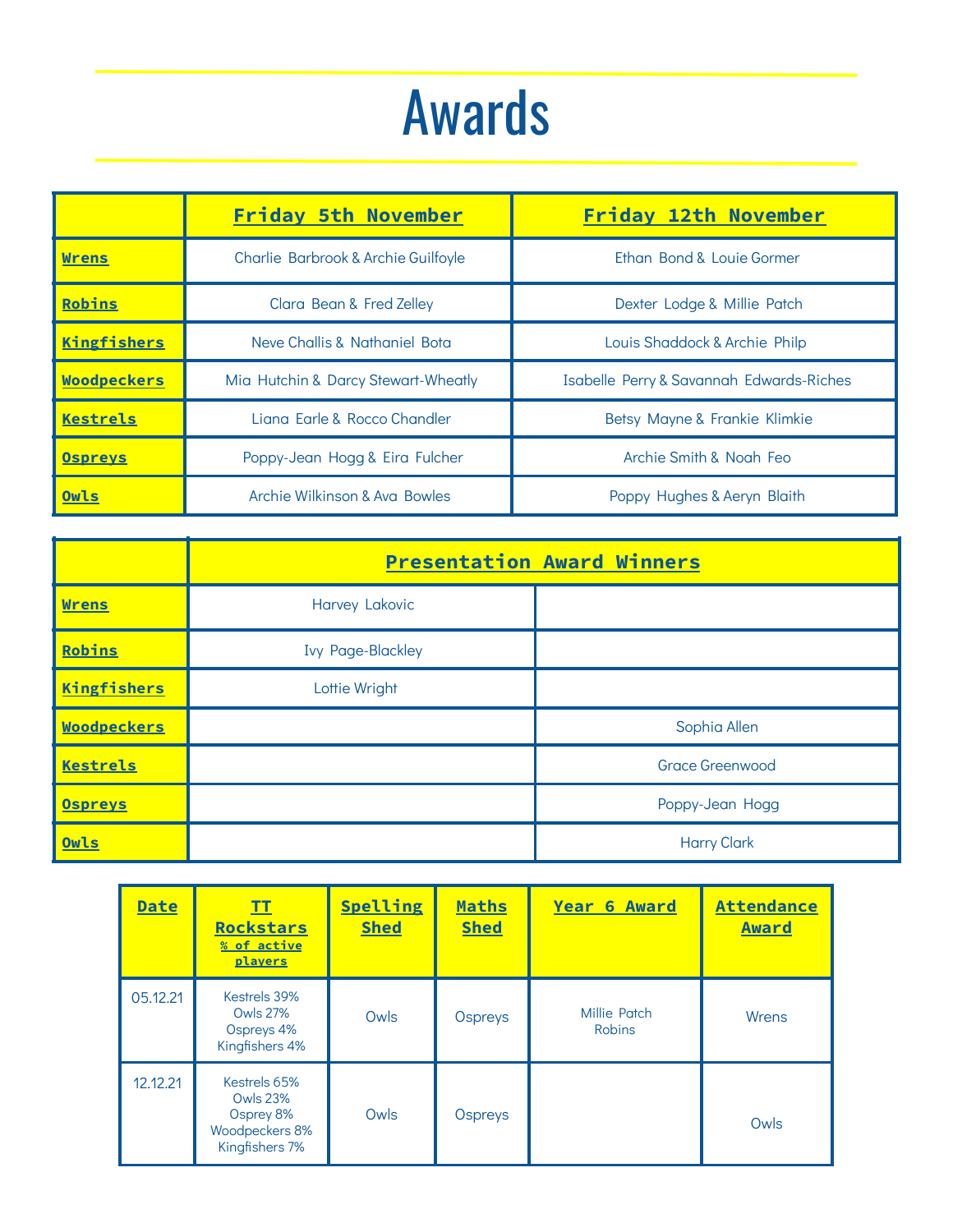

|                        | Dojo Award Winners                    |                                                         |                    | Dojo Points Winners    |                       |
|------------------------|---------------------------------------|---------------------------------------------------------|--------------------|------------------------|-----------------------|
| Being<br>Helpful       | Evie Fagg<br>Woodpeckers              | All of Robins class                                     | <b>Wrens</b>       | Fifi Morris            | Nicole Nelson         |
| Being<br>Kind          | <b>Annabelle Cole</b><br>Owls         | Liana Earle<br><b>Kestrels</b>                          | Robins             | Dexter Lodge           | <b>Rafael Roye</b>    |
| Good<br><b>Manners</b> | Genevieve Flynn<br><b>Robins</b>      | Poppy Hughes<br>Owls                                    | <b>Kingfishers</b> | Albie                  | <b>Amelia Walker</b>  |
| Listening              | <b>Betsy Mayne</b><br><b>Kestrels</b> | Dylan Robinson<br>Wrens                                 | <b>Woodpeckers</b> | Evie Fagg              | <b>Mila Swanepoel</b> |
| Perseverance           | Jasmina Heath<br>Wrens                | <b>Amelia Walker</b>                                    | <b>Kestrels</b>    | Amelia Magat           | <b>Betsy Mayne</b>    |
| Teamwork               | All of Ospreys                        | Zachary Cohen and<br><b>Kody Clayden</b><br>Woodpeckers | <b>Ospreys</b>     | <b>Brooke Edridge</b>  | Jack Donohue          |
| Working<br>Hard        | All of Kingfishers                    | Arthur Knight<br>Ospreys                                | Owls               | <b>Charlie Timblin</b> | Poppy B               |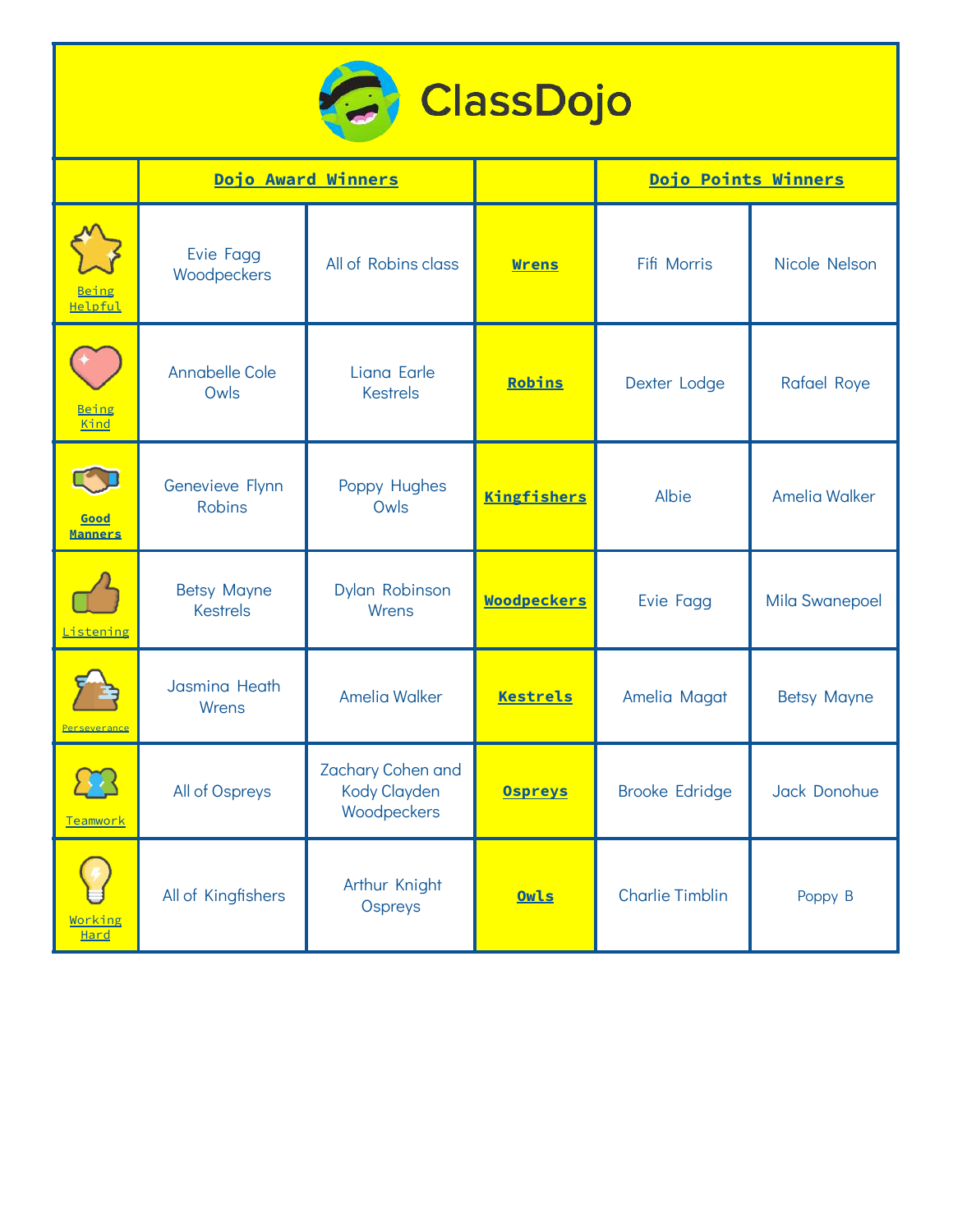## Class Information

#### Wrens



I have been amazed at how well Wrens have settled back into school life after a well-deserved half term break. As always they have impressed us with their knowledge during independent choosing time and have shown fantastic learning behaviours when listening during carpet time. We have continued to recap and learn more letter sounds in phonics (see Spelling & Sounds folder). We have also focused on blending words to read so the children become more confident and fluent with this. Continue to practise this skill at home too. It is tricky and it does take time. In maths we have been diving deeper into number 1, 2 & 3. The children had a fantastic teddy bear picnic with Mrs Earle and showed her they understood the number 3 very confidently, representing it in different ways. This week, the children read the story of Lost & Found. This is the beginning of our Winter Wonderland topic - our focus is penguins. Over the next couple of weeks the children will do lots of writing activities around this story and will also experiment with building a boat for the penguin to use. They have

already looked at lots of penguin facts too. In PE, Wrens have LOVED balance biking and are becoming more confident every week. They are looking forward to a wonderful afternoon of yoga with Mrs Wigmore on Monday too.

#### Robins



What a busy 2 weeks we have had - hitting the ground running as we returned from the half term break! The whole class are awarded the 'Being Helpful' Dojo award this week because they have been really responsible with their handwashing, santising, keeping their tables & equipment tidy and have also enjoyed some responsibility this week, by giving their chairs a clean every few days. Robins have enjoyed learning and performing their songs for our Carol Concert and Christmas production; really getting into it - they are quite a theatrical class; it's great fun! We explored part-whole models (number fact families; commutativity & inverse to use the mathematical language) in groups to develop our Mastery skills. The class have responded brilliantly to this way of working and have really worked well as a team supporting one another and collaborating. In Computing we are learning about what technology humans have created to help us and discussed the parts of a computer. We had a surprise discovery in our sand pit on Monday! We found a bottle and inside was a very tiny, colourful map. We talked about what a map is and how it helps us (more technology) and were really fascinated

to look at the village using Google Maps. In English we have enjoyed some nonsense poetry and began to create some ourselves which has given us some giggles. We are completing our Curly Caterpillar letters and beginning 'One-Armed Robots' now to help the children with their correct formation and orientation of b, d and p. Sheets of these will come home soon so you guys also know how to support this. Have a good weekend!

### Kingfishers



t

Kingfisher's have returned to school ready to learn after a well-deserved half term. They settled right back into their learning and were really on the ball, which was great to see. In maths we have been focusing on partitioning and representing our learning through a variety of ways. In English we are planning on writing a story based on a familiar setting. The children have seemed to really enjoy this topic so far and have been sharing brilliant ideas, and their stories are gradually coming together. We have begun our Geography topic and the children were asked to locate the UK on a world map, with a few clues to assist them. We then discussed the 4 countries that make up the UK and their capital cities. In Science we focused on an influential person, and we chose Charles Darwin. We researched his life and explored his theory of evolution. We have been doing lots practise for our Christmas Production and we have been blown away with their determination and enthusiasm

to learn the songs and come up with actions, as well as learning and practising their lines. It has been a very enjoyable experience as we enter the Christmas season.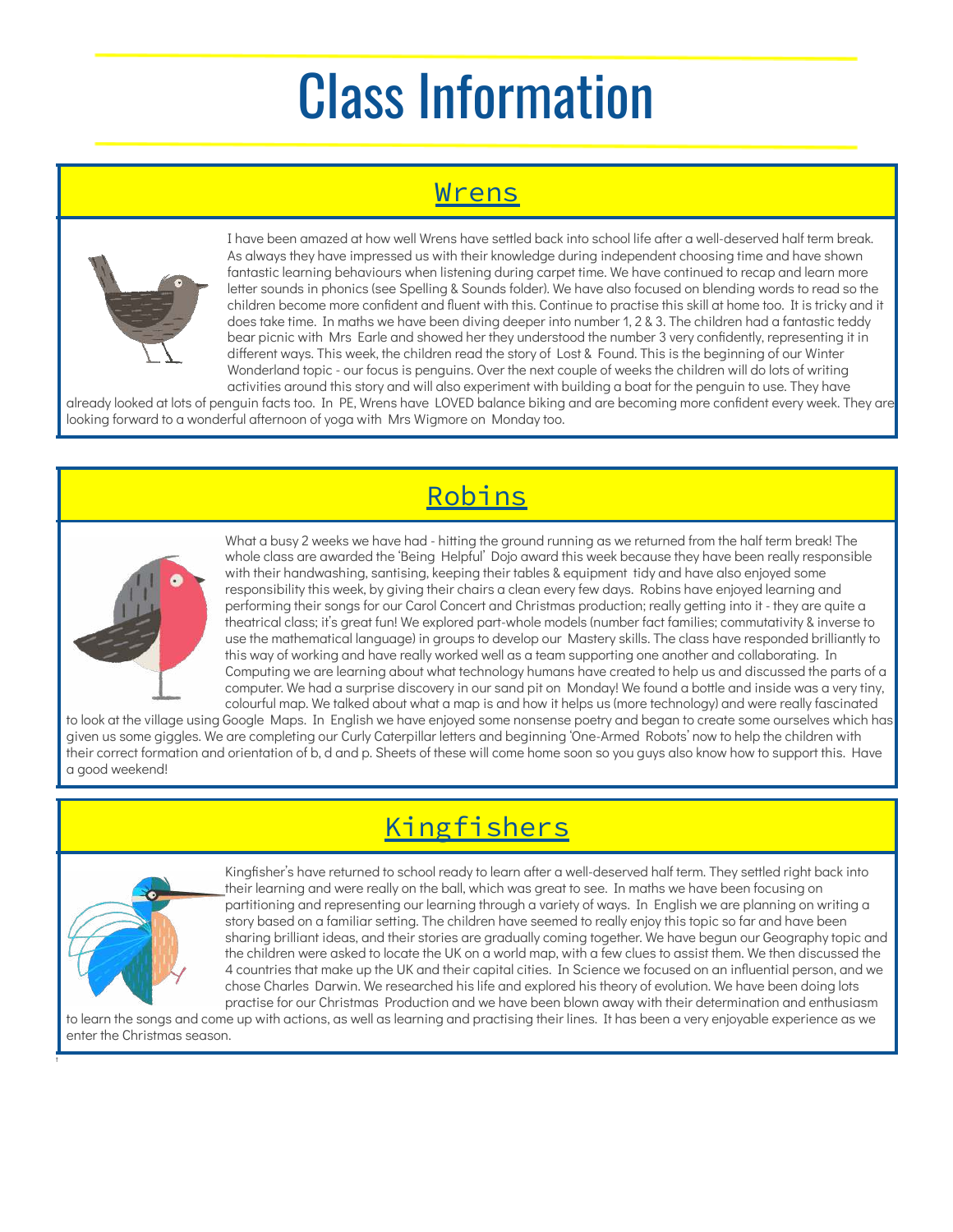#### Woodpeckers

After a well deserved break, Woodpeckers have returned to school with an incredible attitude to learning. We have started our English topic of an author focus and we have been looking at Julia Donaldson. The children have loved listening to her stories and acting out different parts of the story too. We have looked at writing book reviews for certain books as well as researching Julia Donaldson herself. You may have seen that we created some wonderful posters, which are now proudly on display in our classroom. In maths we have continued with addition and subtraction and have worked really hard on using the concrete, pictorial and abstract. I have been so impressed with the class' determination in this. The class have also been really enjoying their drama and PE lessons during enrichment. Drama has a lovely link with our English topic and tag rugby i a huge hit! Our Science this term is linked to forces and magnets. We had a wonderful lesson exploring magnets and forces and the children's scientific language was fabulous! They used their findings to write some wonderful conclusions, packed with knowledge! Overall a wonderful first 2 weeks back at school. Keep it up Woodpeckers!

#### Kestrels



After a hard earned half term break, Kestrels class have come back with determination and focus, with a continued attitude towards working their best at everything. Over the last two weeks we have been looking at perimeter and length of rectangles and using our prior knowledge of the properties of rectangles and how this can help us calculate the missing lengths and therefore overall perimeter. We have in science been looking at sound, but most importantly what it is that makes the things we hear and how they are made. In our English lessons we have been reading George's Marvelous Medicine and using the text as a core to helping the children with instructional writing and understanding how we can use time adverbials, conjunctions and prepositions to help add more detail to our work. We have also had the wonderful opportunity to visit forest school in the last week and the children really enjoyed the chance to be outside for

the whole day and this helped them develop some new friendships and give them a chance to enhance skills they don't normally have a chance to develop within the classroom setting.

#### **Ospreys**



After a well deserved half term break, Ospreys have come back to school and continued to work extremely hard. Over the past two weeks, the children have been focusing on Statistics in maths. They have been recapping on some of the trickier aspects of the topic, such as interpreting charts and comparison, sum and difference. They have revisited how to use bar charts, pictograms and tables to interpret and present discrete data. For their English topic, the children are now working towards writing and performing their own transmission home from planet Mars. They have participated in classroom discussions based on what they already know about the planet and what they would like to know. This then presented the opportunity for the children to carry out their own research using a range of resources. In Geography, the children have started a new topic focusing on Extreme Earth - Natural disasters. They have been investigating and recalling information about the different layers of the Earth. Next week, they will be moving on to how volcanoes are formed and the significant role of the tectonic plates.



Owls

Owls class have had a fantastic return to school after the half term break, approaching all learning opportunities with fantastic positivity and enthusiasm. The past two weeks have seen the end of our four operations unit of work which concluded with fantastic hot maths. We are all really enjoying the current Skellig English unit of work which has seen the children write their own monologues from the perspective of Michael or another character as they move into their 'new' house. We are building up to a creative piece of writing as the new family comes to terms with their new life in their house. The children have also been working hard in science continuing to understand how the human body works and in Geography where the children experienced real life, worldwide trading in their own trading game - we certainly have a few

entrepreneurs on our hands. Finally, and most excitedly, the children have been working hard on their Christmas production following our first full rehearsal. We have been blown away by the way the children have prepared themselves over the past couple of weeks for this moment - we are all in for a treat!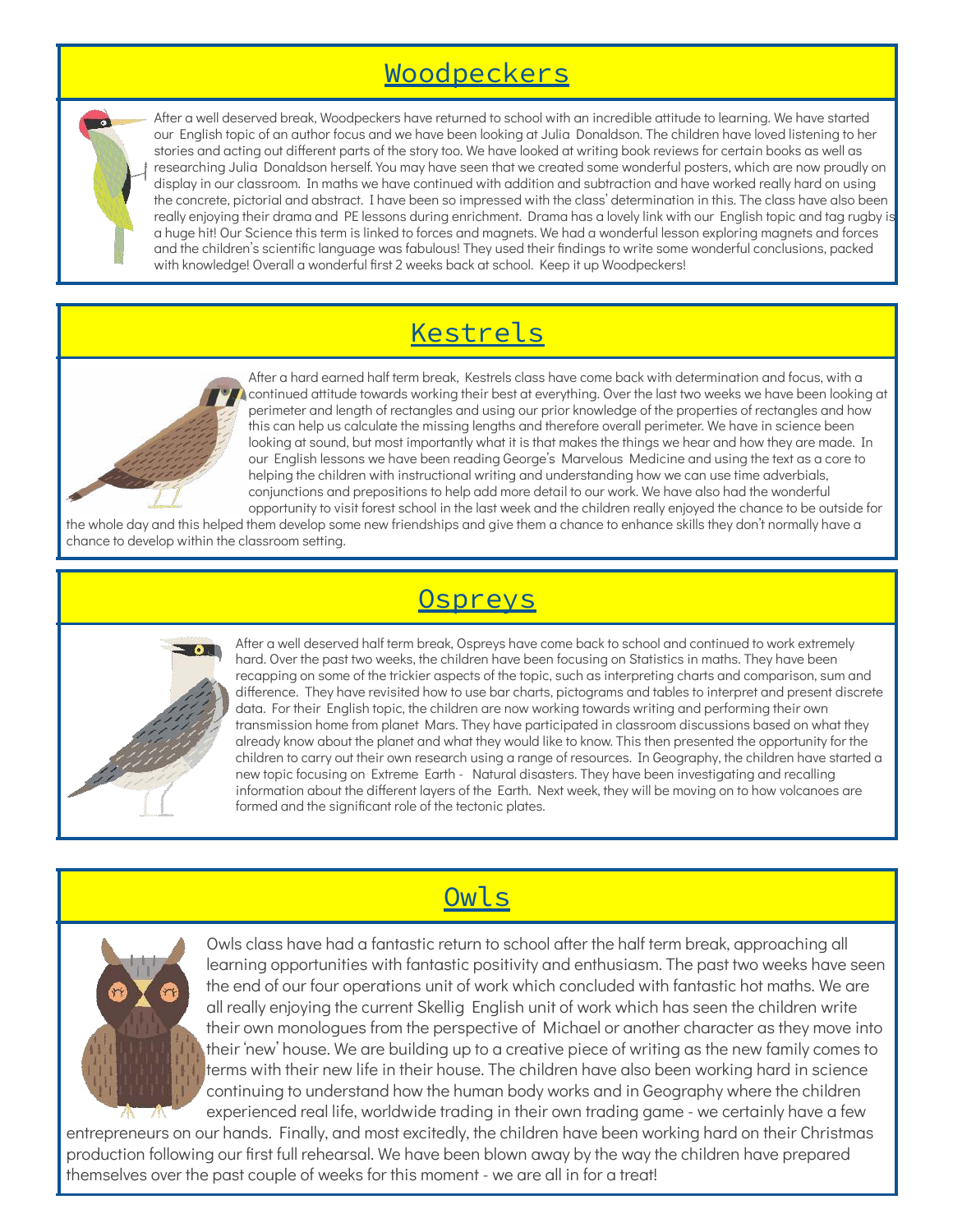# Important Dates

| Date     | Event                                                                                                 |
|----------|-------------------------------------------------------------------------------------------------------|
| 19.11.21 | Children in need                                                                                      |
| 26.11.21 | Non uniform for AFSS chocolate tombola (Please bring a donation of chocolate)                         |
| 26.11.21 | Visiting M&M Christmas Pantomime- Aladdin                                                             |
| 03.12.21 | Non uniform Christmas/festive jumper day<br>Children's Christmas Market<br>AFSS Christmas Fayre 3-5pm |
| 06.12.21 | Year 3 & 4 afternoon performance 2-2.45pm                                                             |
| 07.12.21 | Year 5 & 6 afternoon performance 1.30-2.30pm                                                          |
| 07.21.21 | Year 1 & 2 evening performance 6-6.30pm                                                               |
| 08.12.21 | Reception afternoon performance 2-2.30pm                                                              |
| 08.12.21 | Year 3 & 4 evening performance 6-6.45pm                                                               |
| 09.12.21 | Year 1 & 2 afternoon performance 2-2.30pm                                                             |
| 09.12.21 | Year 5 & 6 evening performance 6-7pm                                                                  |
| 15.12.21 | Whole school Christmas dinner day (£2.20 for KS2)                                                     |
| 16.12.21 | Class parties-children are invited to bring in party clothes to change into                           |
| 17.12.21 | Save the Children Christmas Jumper day                                                                |
| 17.12.21 | Christmas carol concert                                                                               |
| 17.12.21 | End of term- Break up for Christmas                                                                   |
| 04.01.22 | Non pupil day                                                                                         |
| 05.01.22 | Back to school                                                                                        |